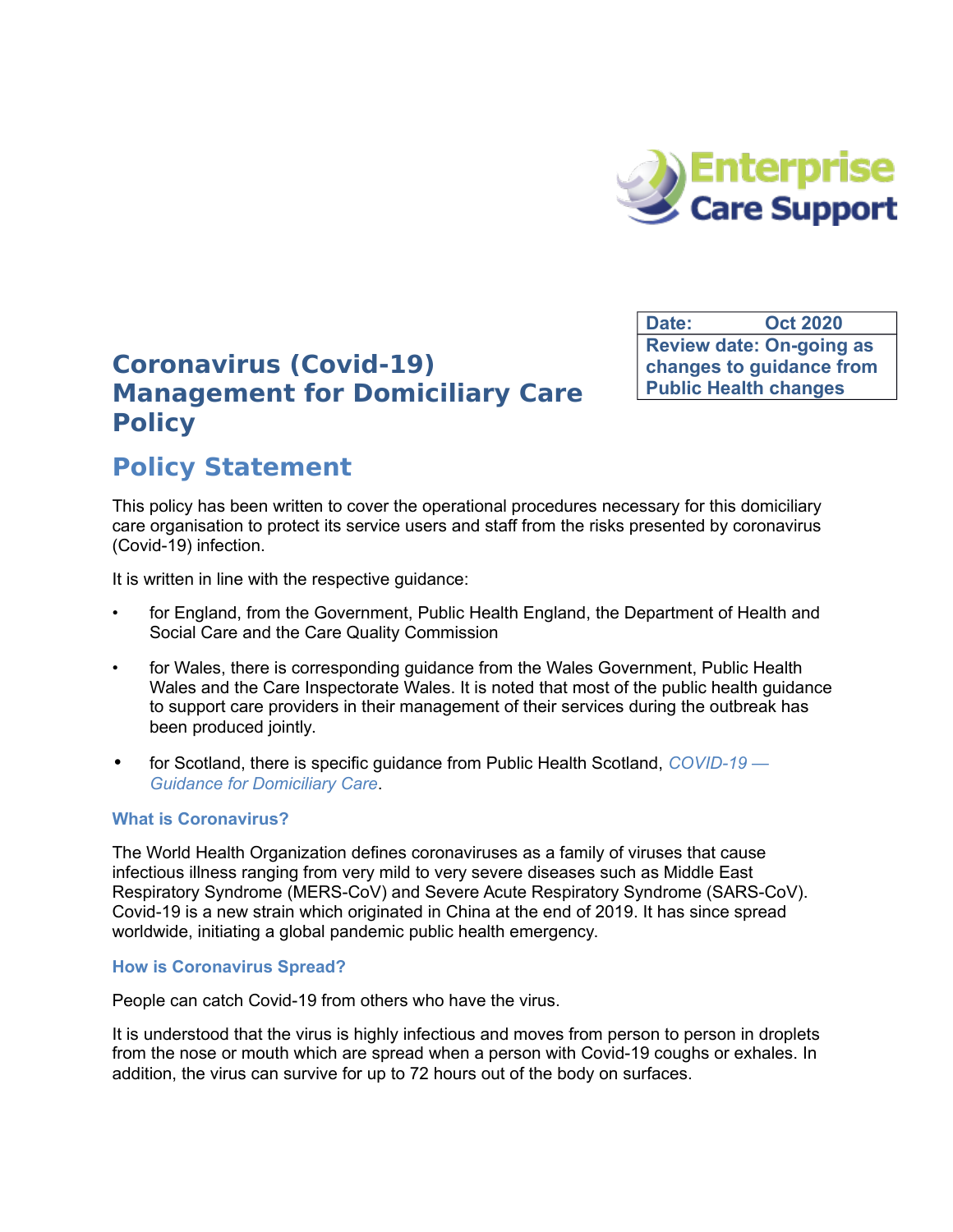People can catch Covid-19 if they breathe in the droplets or touch infected surfaces and then touch their eyes, nose or mouth.

It is known that infected individuals who show no symptoms may still be able to pass on the virus, especially in the early stages of infection. This is described as asymptomatic spread.

#### **What are the Symptoms?**

The main symptoms of coronavirus infection are fever and high temperature, a new, continuous dry cough and/or loss or change to the sense of smell or taste. Other less common symptoms include aches and pains, nasal congestion, headache, tiredness and fatigue. Symptoms begin gradually and are usually mild.

Most people (about 80%) recover from the disease without needing special treatment. A small percentage can become seriously ill and develop difficulty breathing. This is particularly dangerous for people with weakened immune systems, for older people, and for those with long-term conditions such as diabetes, cancer and chronic lung disease.

Some domiciliary care service users will clearly be vulnerable to being seriously ill if they are infected by the virus.

#### **Information**

This organisation will keep up to date with the latest public health and national Government information about the risk of coronavirus in the UK. The infection control lead for the organisation will maintain close links with local health protection teams and will be responsible for circulating essential information to staff and, where necessary, to service users and their families. They will also update the organisation's management team.

The organisation will comply fully with official advice, including *[Coronavirus \(COVID-19\):](https://www.gov.uk/government/publications/coronavirus-covid-19-providing-home-care/coronavirus-covid-19-provision-of-home-care)  [Provision of Home Care](https://www.gov.uk/government/publications/coronavirus-covid-19-providing-home-care/coronavirus-covid-19-provision-of-home-care)*, published by Public Health England and/or the equivalent guidance for Wales care homes and social services providers issued by the Care Inspectorate Wales and Public Health Wales. Public Health Scotland has issued guidance *[COVID-19 — Guidance for](https://www.hps.scot.nhs.uk/web-resources-container/covid-19-guidance-for-domiciliary-care/)  [Domiciliary Care](https://www.hps.scot.nhs.uk/web-resources-container/covid-19-guidance-for-domiciliary-care/)*.

## **Infection Control and Prevention Procedures**

This organisation believes that general adherence to high standards of infection prevention and control is the best way to prevent the person-to-person spread of pathogens such as coronavirus and maximise the safely of staff, service users and their families. To achieve this the organisations infection control policies and procedures will be implemented in full, especially those related to effective hand hygiene, sanitisation and environmental cleaning.

Care managers and supervisory staff should make sure that people:

- cover their mouth and nose with a tissue or their sleeve (not their hands) when they cough or sneeze
- put used tissues in the bin immediately
- wash their hands with soap and water regularly for 20 seconds and use hand sanitiser gel (at least 60% alcohol) if soap and water are not available
- try to avoid close contact with people who are unwell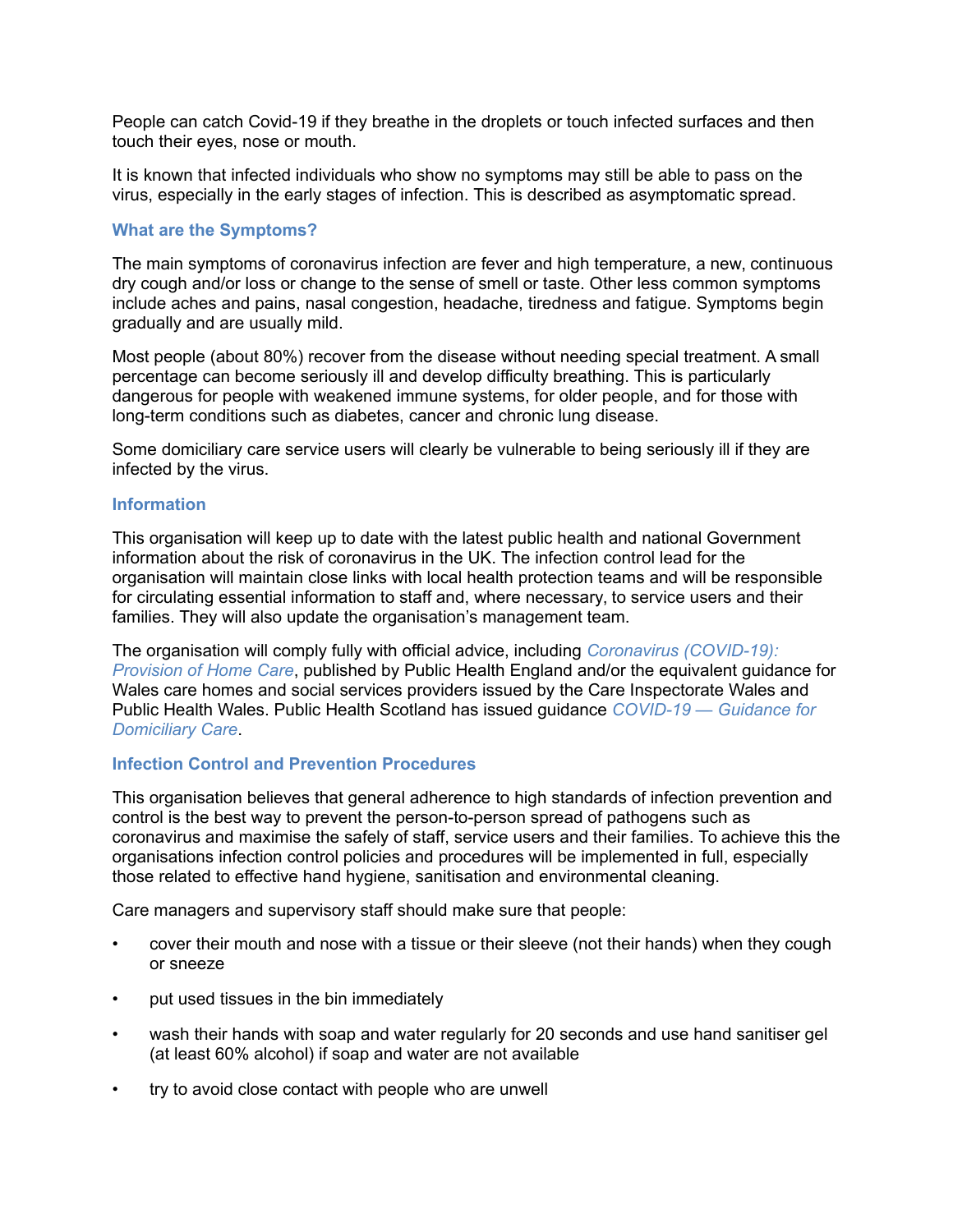- avoid touching their eyes, nose, and mouth with unwashed hands
- wear face coverings in enclosed situations particularly where two metre physical distancing is difficult to maintain and where the regulations make their wearing compulsory
- clean and disinfect frequently touched objects and surfaces.

Staff should comply fully with hand sanitisation policies and procedures. Managers will ensure that policies are supported by the provision of appropriate resources such as hand sanitiser gels that contain at least 60% alcohol for home care staff.

The advice should be passed on to service users. It is important that care staff adhere to high standards of infection control practice while in services users' homes and that they ask service use users to do so too. Regular cleaning of frequently touched hard surfaces with a suitable disinfectant and cleanser should be carried out.

This organisation will comply fully with all existing infection control and prevention guidance, including:

- for England, the *[Health and Social Care Act 2008: Code of Practice on the Prevention and](https://www.gov.uk/government/publications/the-health-and-social-care-act-2008-code-of-practice-on-the-prevention-and-control-of-infections-and-related-guidance)  [Control of Infections](https://www.gov.uk/government/publications/the-health-and-social-care-act-2008-code-of-practice-on-the-prevention-and-control-of-infections-and-related-guidance)*
- for Wales, the *[National Infection Control Manual \(NICM\)](https://phw.nhs.wales/services-and-teams/harp/infection-prevention-and-control/nipcm/)*, published by NHS Wales/Public Health Wales and other guidance from NHS Wales
- for Scotland, *[National Infection Prevention and Control Manual \(NIPCM\)](http://www.nipcm.scot.nhs.uk/)*, published by Health Protection Scotland.

## **Staying Home and Social Distancing**

At the height of the pandemic, the Government announced a countrywide "lockdown" with the temporary closure of places where people gather and meet. People were urged not to travel and to stay at home. They were permitted to go outside only when shopping for necessities, such as food and medicine, for medical or care needs, for example to help a vulnerable person, and to exercise once a day. While out they were asked to observe "social distancing" rules which involves keeping a safe distance of at least two metres from others not in the same household.

Vulnerable people, including those aged 70 and over, were advised to be particularly stringent in staying at home and following social distancing measures when outside.

The lockdown was considered essential to halt the spread of the virus. Once infection rates were low enough it was progressively eased but on the basis that people still follow current "social distancing" rules. Restrictions may be reimposed on a regional basis if transmission rates increase.

This organisation will ensure that all current public health messages relating to staying home and social distancing are passed on to staff, service users and relatives. Staff and service users should observe social distancing where possible when not providing direct personal care and when interacting with each other.

The organisation anticipates that as the pandemic progresses the phased relaxation of restrictions will be reflected in further changes to the coronavirus regulations and guidance for adult social care in all UK countries. The organisation will keep up to date with the changes and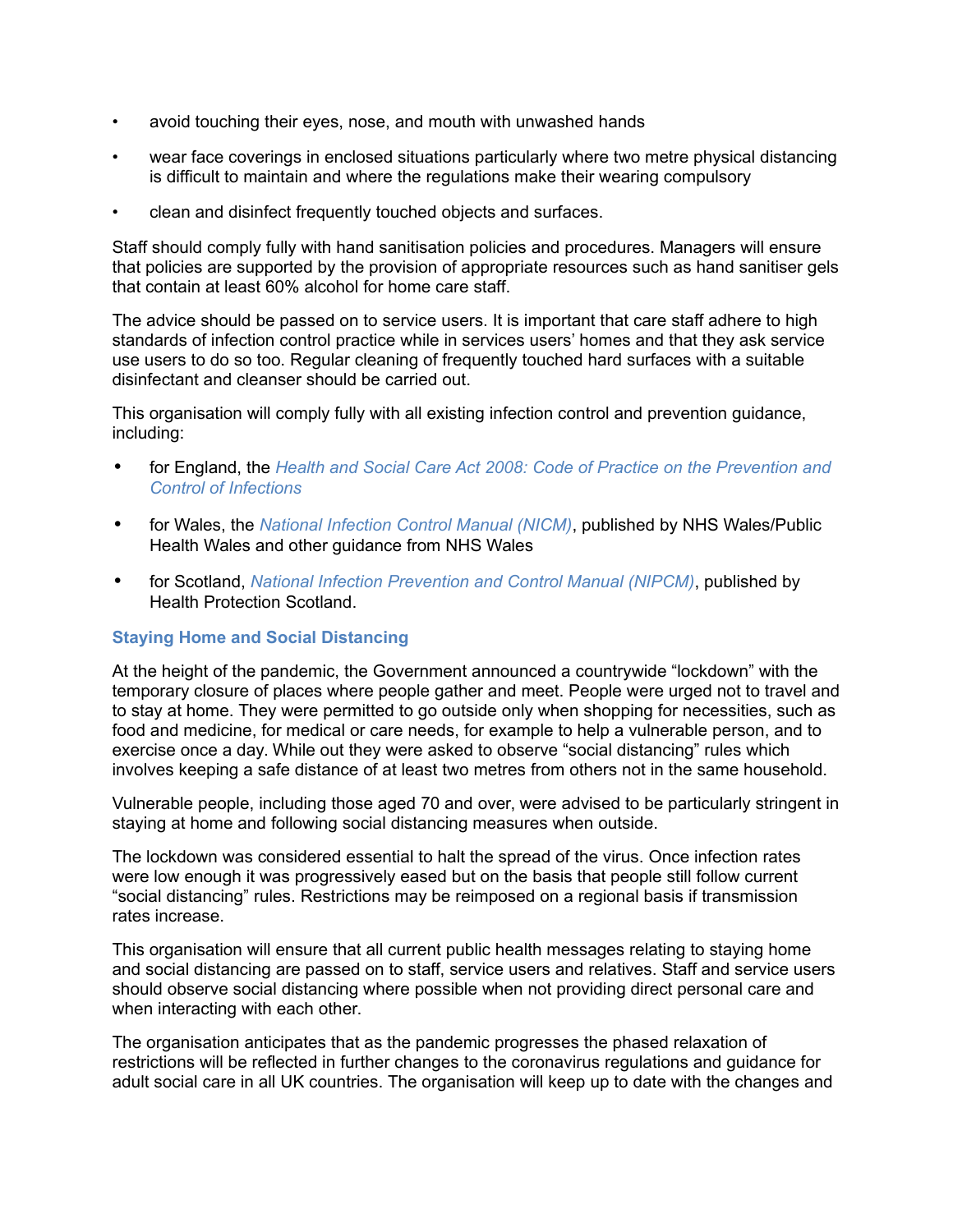will update its own policies and risk assessments as required. At all times the safety of service users and staff from the risks of the Covid-19 virus will be our key concern.

#### **Workplace "Covid-secure" Measures**

This organisation is aware that the Government has recommended a number of "Covid secure" measures for the workplace designed to protect staff and support social distancing at work.

In this organisation "Covid-secure" measures will be implemented in the domiciliary care office and in the way that care staff are asked to operate.

Measures will include:

- reviewing and updating workplace risk assessments
- increasing the safety of agency offices by rearranging desks and workstations, installing shields and adjusting office processes to enable staff to maintain a safe working distance of two metres between each other wherever possible
- allocating maximum occupancy limits to office areas
- increasing workplace cleaning and ventilation
- ensuring the provision of hand hygiene resources, including supplies of soaps and paper towels in toilets, sensor tap and toilet flushing systems, and the provision of hand sanitisers where needed
- creating "one-way" routes in corridors and limiting numbers of people using toilets or rest rooms
- staggering office staff arrival and leaving times
- supporting office and care staff to "work from home" wherever possible, reducing any need to have to attend offices or community bases to a minimum
- limiting "hot-desking" and the sharing of equipment
- reducing the need for face-to-face meetings by using digital communication methods wherever possible
- reorganising training and recruitment processes to reduce face-to-face elements to a minimum
- encouraging staff not to car share or use public transport at the current time
- displaying appropriate Covid-19 safety signage.

Measures will be kept under review.

## **Staff Health and Self-isolation**

Government strategy is to ask people to self-isolate in their homes where they have symptoms of Covid-19 infection or think that they might have the virus.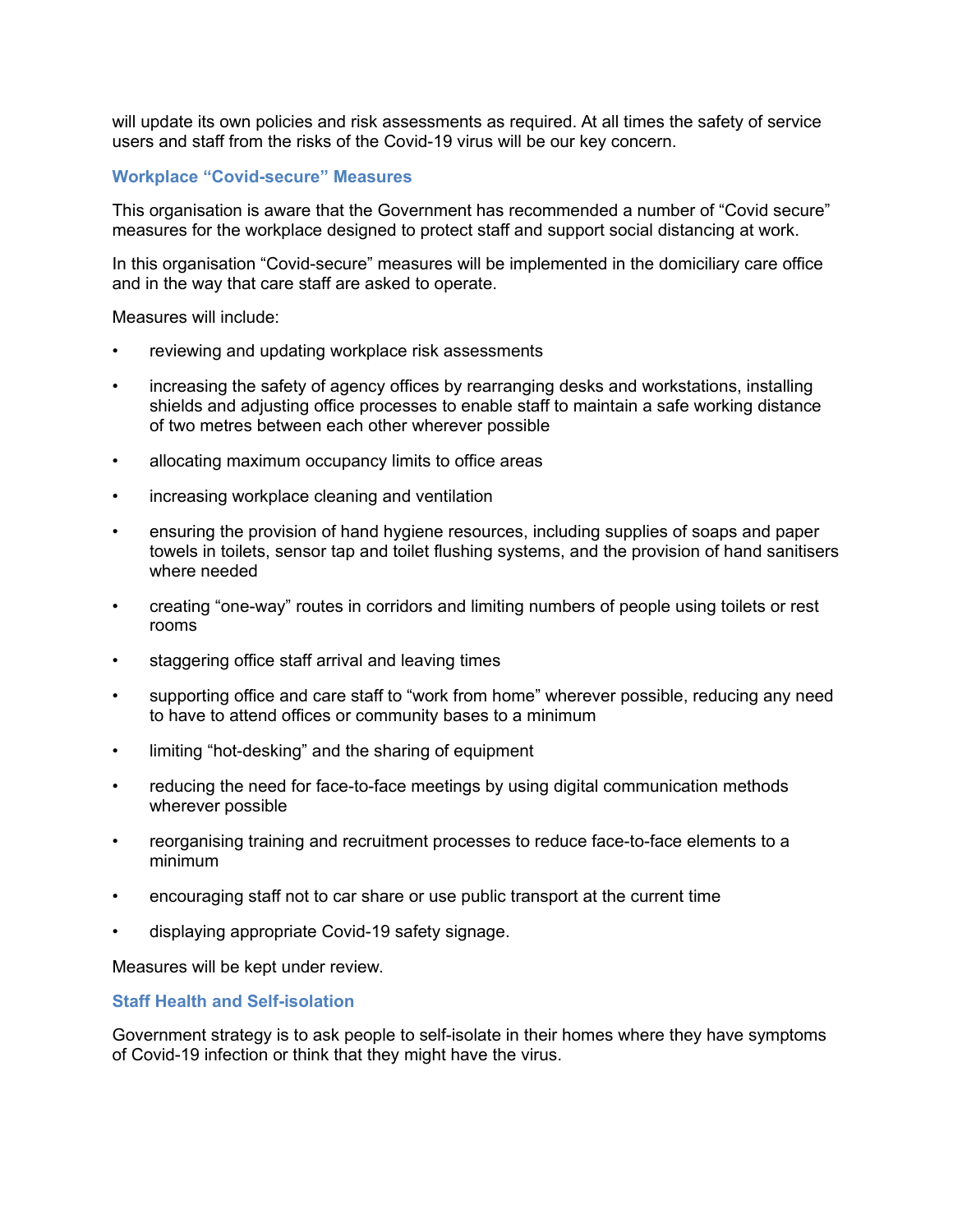Staff who are unwell with suspected Covid-19 or who have come into contact with an infected individual or who share a household with someone who is unwell should not come to work but must comply with the latest Government advice about self-isolating themselves in their home.

The guidance states that:

- those who have symptoms of infection and live alone should self-isolate by staying at home and not leaving their house for 10 days from when the symptoms started
- those who live with others and one person has symptoms should self-isolate as a household for 14 days from the day when the first person in the house became ill (if anyone else in the household starts displaying symptoms, they need to stay at home for 10 days from when the symptom appeared, regardless of what day they are on in the original 14-day isolation period).

All staff who are self-isolating must inform their line-manager as soon as possible that they will not be in to work.

This organisation will take all reasonable measures to prevent the transmission of the Covid-19 virus via its care staff, including:

- ensuring that care staff are supported to self-isolate in line with Government guidance if they need to
- ensuring, where possible, that members of staff work with only an identified cohort of clients — this includes staff who usually work on a part-time basis for multiple employers and agency staff.

The organisation is aware that the Government has provided an Infection Control Fund to support both residential and domiciliary adult social care providers in ensuring that self-isolating staff are fully paid while doing so. The organisation will liaise with the local authority in accessing the fund where it is available.

## **"High-risk" Individuals**

This organisation is aware that there is published guidance for England and Wales on the protection of people who have conditions that make them "high-risk". *[Guidance on Shielding](https://www.gov.uk/government/publications/guidance-on-shielding-and-protecting-extremely-vulnerable-persons-from-covid-19/guidance-on-shielding-and-protecting-extremely-vulnerable-persons-from-covid-19)  [and Protecting People Who are Clinically Extremely Vulnerable from COVID-19](https://www.gov.uk/government/publications/guidance-on-shielding-and-protecting-extremely-vulnerable-persons-from-covid-19/guidance-on-shielding-and-protecting-extremely-vulnerable-persons-from-covid-19)* sets out details of a special "shielding" scheme for high-risk individuals that was in operation prior to the relaxation of lockdown. The organisation understands that this scheme is currently suspended but may be reinstated if transmission rates increase. Updated guidance will be notified to care staff and its action points incorporated in care planning and care provision as required.

High-risk individuals are subject to special "shielding" arrangements.

Wales guidance is found on the [GOV.WALES website.](https://gov.wales/guidance-on-shielding-and-protecting-people-defined-on-medical-grounds-as-extremely-vulnerable-from-coronavirus-covid-19-html)

For Scotland there is corresponding guidance on the [NHS Inform website.](https://www.nhsinform.scot/illnesses-and-conditions/infections-and-poisoning/coronavirus-covid-19/coronavirus-covid-19-shielding)

#### **Care Planning and Referrals**

During the pandemic crisis the organisation will keep service user care plans under constant review to ensure that their needs are being met. It will also carry out full risk assessments in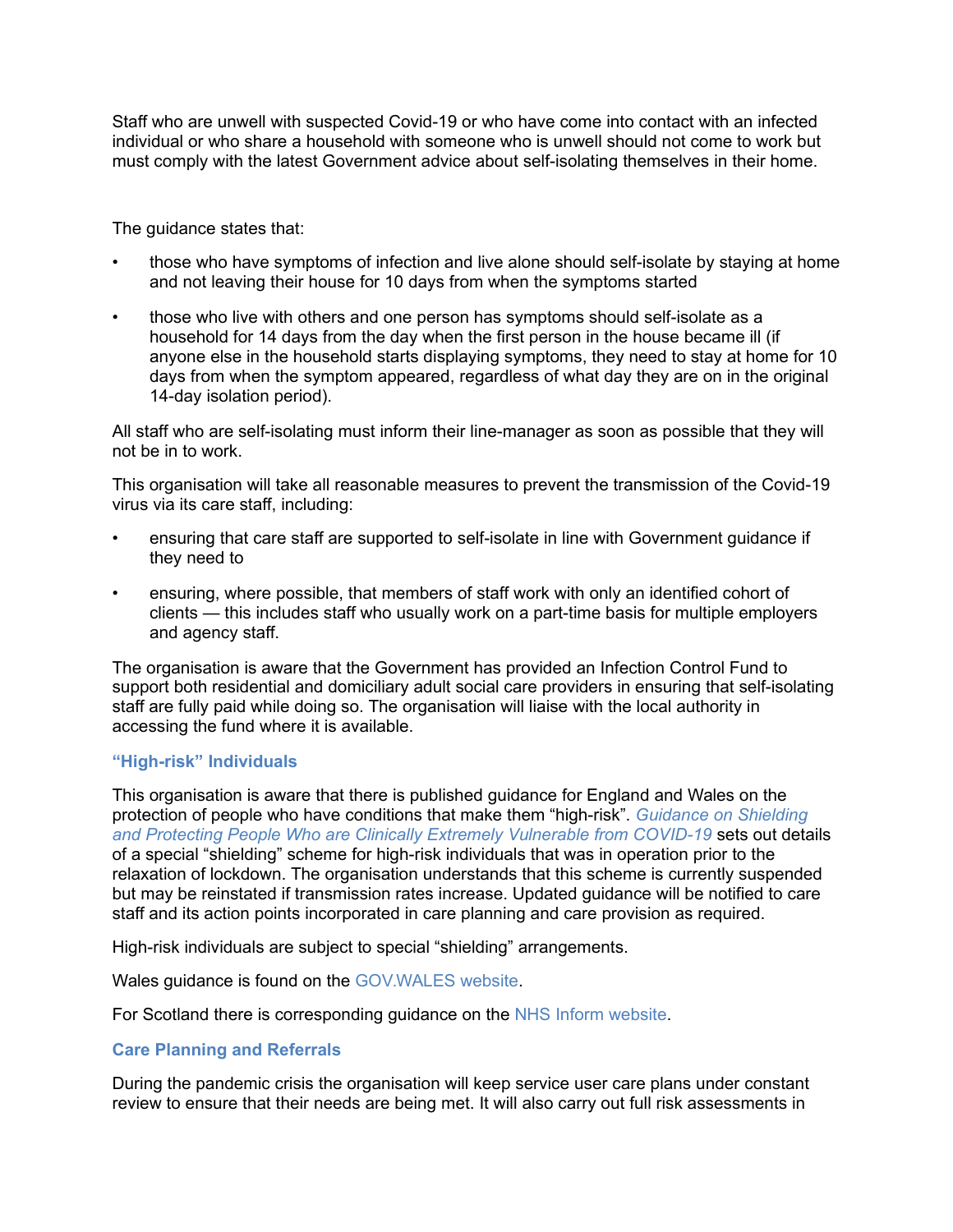relation to any new referrals in order to ensure that the prospective service users and their staff are kept safe from cross infection of the coronavirus.

Vulnerable service users will be identified, and plans will be put in place to ensure their safety. The organisation will work closely with relatives/carers and with care and health partners and charities/community support groups. Where necessary arrangements for mutual aid will be established with reference to our existing information sharing and adult safeguarding policies. Plans for mutual aid may be agreed which reduce the number of different people visiting a certain individual, especially those who are considered at risk or subject to shielding arrangements.

## **Providing Care**

This organisation will follow relevant guidance on the care of people during the pandemic, including *[Coronavirus \(COVID-19\): Provision of Home Care](https://www.gov.uk/government/publications/coronavirus-covid-19-providing-home-care/coronavirus-covid-19-provision-of-home-care)* published by PHE and equivalent guidance for Wales found from Public Health Wales and the Care Inspectorate Wales. For Scotland, see *[COVID-19 — Guidance for Domiciliary Care](https://www.hps.scot.nhs.uk/web-resources-container/covid-19-guidance-for-domiciliary-care/)*.

According to the guidance:

- if anyone being cared for by a home care provider reports developing Covid-19 symptoms they should be supported to contact NHS 111 via telephone, or online
- home care workers are advised to report suspected cases of Covid-19 to their managers who should work with community partners, commissioners and the person involved to review their care needs
- the risk of virus transmission will be reduced by managers and staff working together to divide service users into "care groups" with a specific staff team allocated to provide care to each group
- this will include identifying "high-risk" shielded service users as a specific group and allocating staff who only provide care for that group
- risks will also be reduced by reducing contact between staff, including replacing face-toface meetings with remote communications, and by staggering times of entry to community bases.

In all cases care staff must follow infection control best practice, desanitising/washing hands frequently and using personal protective equipment (PPE) appropriately. Frequently touched surfaces should be cleaned regularly with household detergent and/or bleach. All care staff working in people's homes will be supplied with stocks of PPE as well as alcohol hand sanitiser and surface wipes.

#### **Safeguarding and Protection**

The care service will continue to apply all measures to keep people safe in line with its current policies and local authority safeguarding authority procedures. It will continue to alert the local authority to any safeguarding issue and notify CQC/CIW/Care Inspectorate Scotland in line with its current notification requirements and procedures. The service will continue to exercise its Duty of Candour where it has made mistakes that have caused serious harm to its service users.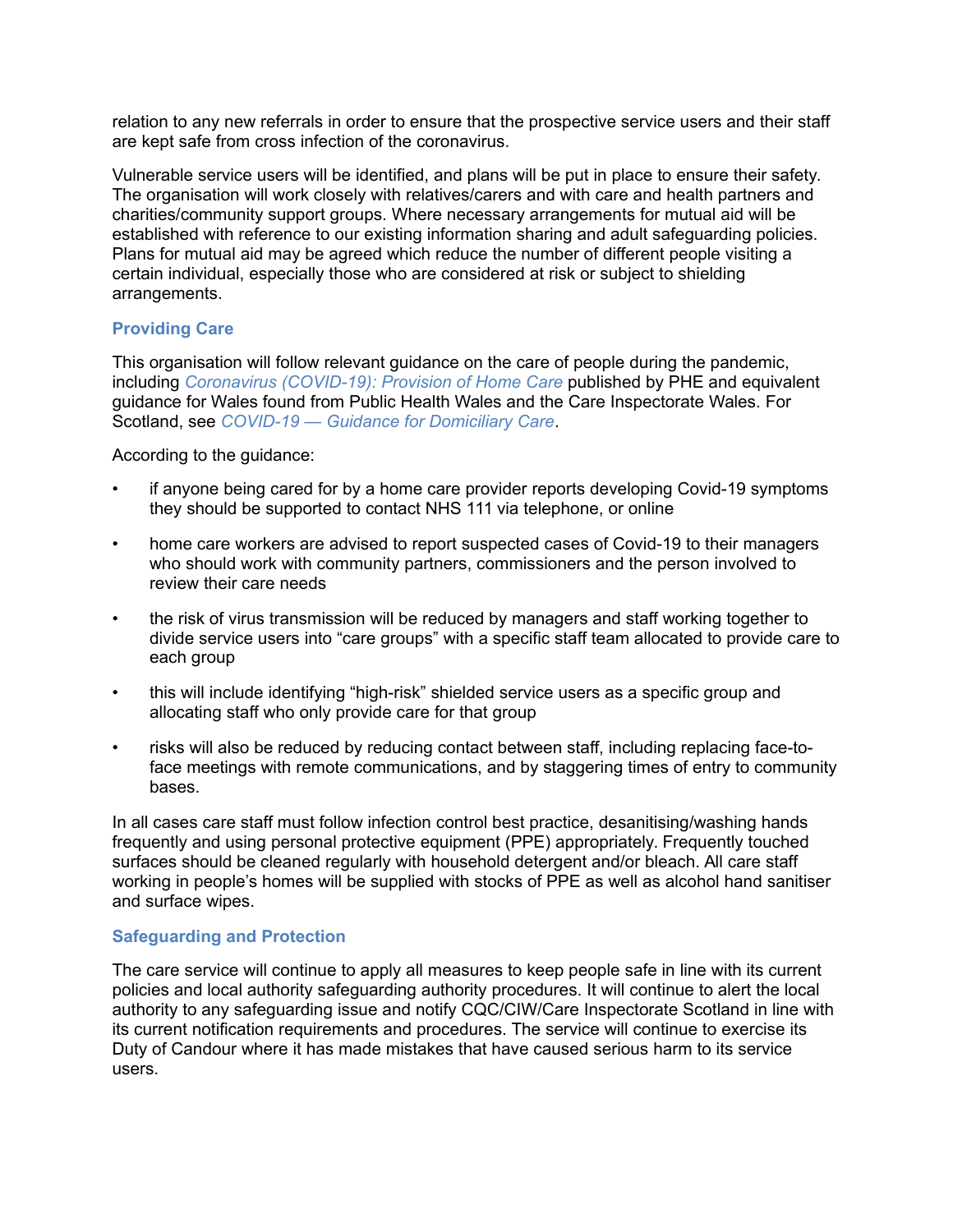## **Mental Capacity and Deprivation of Liberty**

The care service is aware of the implications of the current situation for its service users who might lack mental capacity to understand the decisions that are being taken or to act in line with them. The service will do everything it can to ensure that it applies "best interests" principles in communicating with people without capacity and in taking the decisions that are required in line with the current public health requirements.

See [Mental Capacity](https://app.croneri.co.uk/topics/mental-capacity/indepth#WKID-201310251410010637-65457772) for further policy guidance.

#### **Personal Protective Equipment (PPE)**

In this organisation, care staff should use all personal protective equipment (PPE) as directed in the organisation's infection prevention and control policies. The organisation will also comply with the following Public Health England (PHE) and Public Health Wales guidance.

#### **England**:

• *[COVID-19: Infection Prevention and Control \(IPC\)](https://www.gov.uk/government/publications/wuhan-novel-coronavirus-infection-prevention-and-control/covid-19-personal-protective-equipment-ppe)*

#### **Wales**:

• *[Information for Health and Social Care Professionals — Wales](https://phw.nhs.wales/topics/latest-information-on-novel-coronavirus-covid-19/information-for-healthcare-workers-in-wales/)*

## **Scotland**

- *[COVID-19: Infection Prevention and Control \(IPC\)](https://www.gov.uk/government/publications/wuhan-novel-coronavirus-infection-prevention-and-control)*
- *[COVID-19 Guidance for Domiciliary Care](https://www.hps.scot.nhs.uk/web-resources-container/covid-19-guidance-for-domiciliary-care/)*

This organisation is aware that *[COVID-19: Personal Protective Equipment \(PPE\) — Resource](https://assets.publishing.service.gov.uk/government/uploads/system/uploads/attachment_data/file/922283/Domiciliary_guidance_v5_25_Sept.pdf)  [for Care Workers Delivering Homecare \(Domiciliary Care\) During Sustained COVID-19](https://assets.publishing.service.gov.uk/government/uploads/system/uploads/attachment_data/file/922283/Domiciliary_guidance_v5_25_Sept.pdf)  [Transmission in England](https://assets.publishing.service.gov.uk/government/uploads/system/uploads/attachment_data/file/922283/Domiciliary_guidance_v5_25_Sept.pdf)* and the equivalent Wales and Scotland publications provide guidance about periods when there is considered to be "sustained transmission" of the Covid-19 virus. This covers periods when the virus is assessed to be common in the community and care staff are likely to encounter it during their routine work. At such times additional safeguards are advised.

The guidance states that, during sustained transmission periods:

- home care staff should wear disposable gloves, a disposable plastic apron and a fluidrepellent type IIR surgical mask whenever providing personal care which requires them to be in direct contact with a client (eg touching) or where they are within two metres of anyone in a household who is coughing
- the recommendations apply whether the client being cared for has Covid-19 symptoms or not, and includes all clients, including those in the "extremely vulnerable" group
- eye protection may also be needed where there is risk of droplets or secretions from the client's mouth, nose, lungs or from body fluids reaching the eyes (eg caring for someone who is repeatedly coughing or who may be vomiting)
- staff only need to wear a type II surgical mask when a visit requires them to work within two metres of a client or household members but when not delivering personal care or needing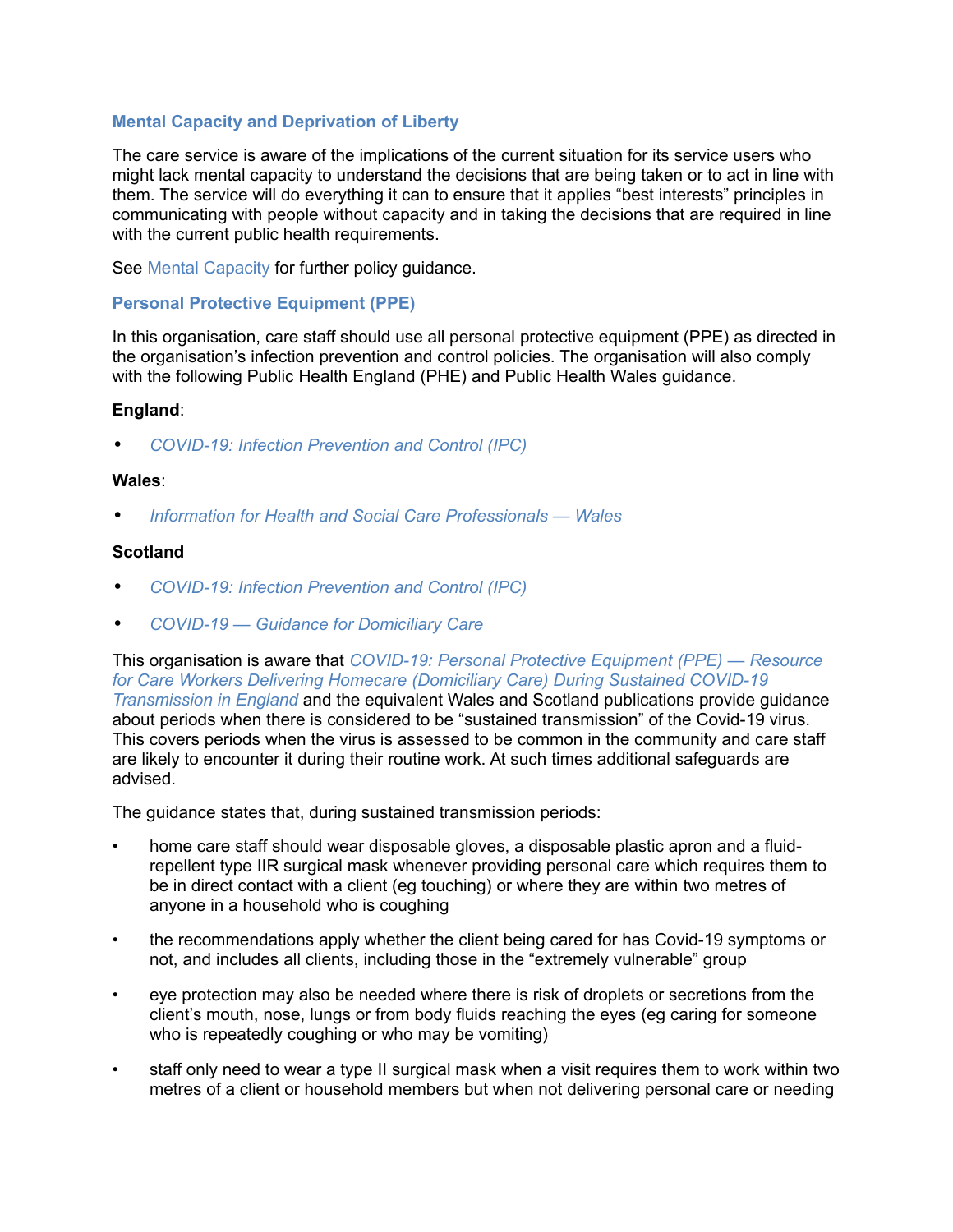to touch them, and there is no one within two metres who has a cough — they should also wear any PPE indicated by standard infection control precautions, if any

- if practical, household members with respiratory symptoms should be asked to remain outside the room or rooms where the care worker is working
- in any other work situation, such as when in a client's home, when in work premises (eg the domiciliary care office) or with other staff members, staff should wear a type I mask
- staff need not wear a mask if working alone in private areas such as an office shared office spaces will be subject to specific risk assessment
- staff need not wear a mask when alone in their car.

Disposable gloves and aprons are "single-use" only and should be disposed of after every episode of care. Hands should be washed or sanitised after PPE removal. Masks and face protection may be worn on a "continuous" or "sessional" basis between breaks. Masks need not be changed between clients unless they are soiled or damaged. They should be changed at breaks for the next duty period. Once masks are discarded, they should never be reused.

#### **Staff Recruitment**

The care service will continue to maintain its safe recruitment policies and procedures in line with its registration requirements. In the event of it being unable to maintain its staffing complement and levels because of shortages caused by the current situation with staff sickness or having to self-isolate, it will follow the respective guidance produced by the CQC and Skills for Care (England), CIW and Social Care Wales (Wales) or the Care Inspectorate Scotland and Scottish Social Services Council (SSSC).

This will enable it, where necessary, to "fast track" its recruitment procedures, including DBS checks in England and Wales or DVG checks in Scotland, in order to maintain staffing levels that keep service users safe and have their needs met as well as enabling it to employ additional staff that enables it to cope with the additional burdens created by the coronavirus situation and any outbreaks of Covid-19 illnesses.

#### **Induction and Training**

This care service will keep all risk assessments of its training arrangements under review. Assessments will include the running of induction training programmes for Care Certificate, the All Wales Health and Social Care Induction Framework or Scottish induction standards' requirements.

Face-to-face training that is not deemed to be a priority at the current time will be cancelled or rescheduled. Where possible face-to-face training will be replaced by online "e-learning" methods wherever possible. This will include "blended" learning where theory elements are carried out online prior to attending, thus reducing the amount of face-to-face time.

Priority face-to-face training elements that cannot be replaced with online alternatives will proceed with suitable Covid-safe risk mitigation procedures in place, including:

• all attending staff to wear masks, to observe social distancing, and to observe hand and respiratory hygiene guidelines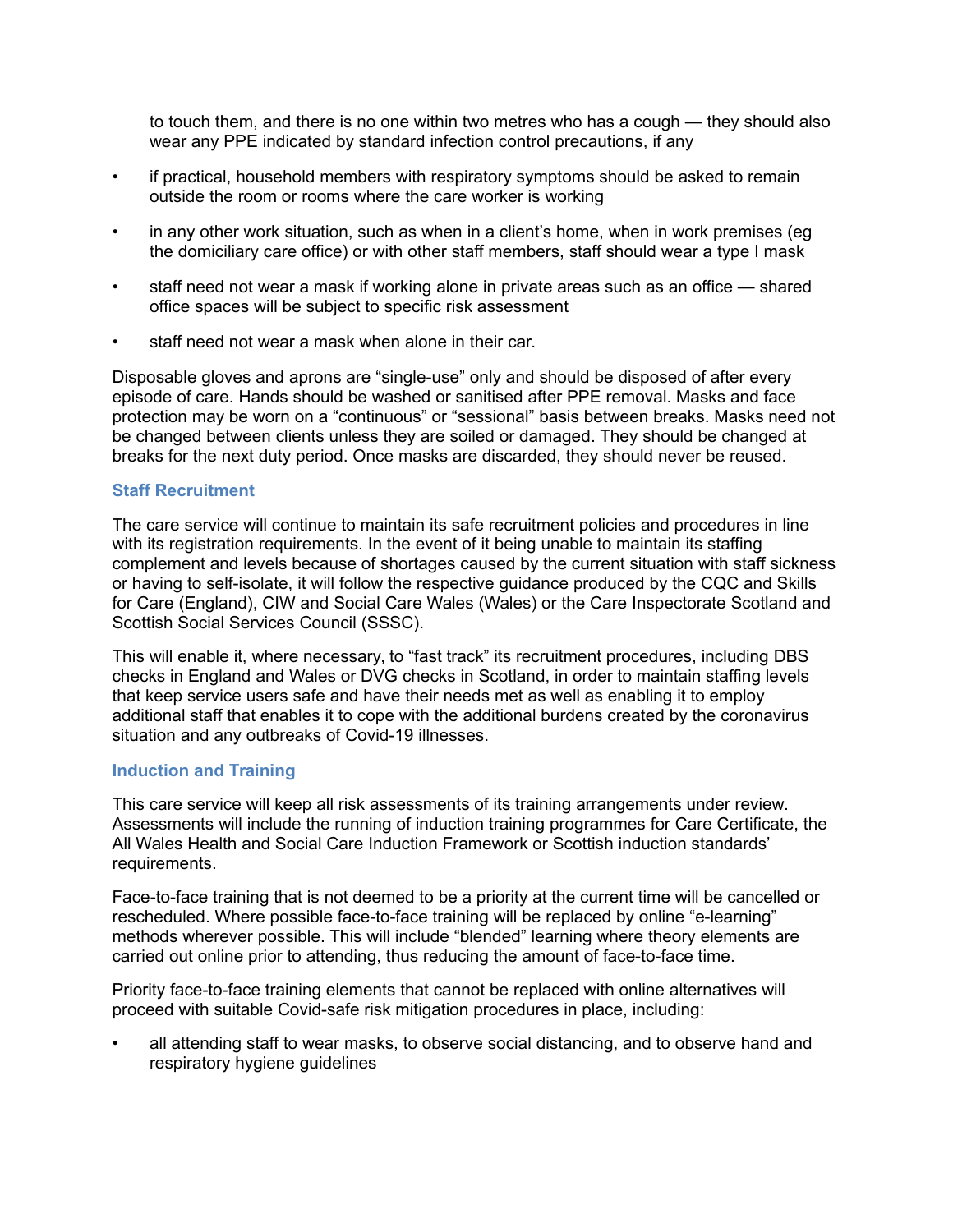- all training venues to be set up to enable social distancing, including during arrival and leaving
- all venues to be ventilated and subject to regular cleaning
- no sharing of equipment
- no staff to attend who are feeling unwell
- no refreshments.

Induction of new staff who are new to care work will still follow a Care Certificate/Wales Induction/Scottish SSSC pathways but with an expectation that the usual time period, particularly for work based assessments, might need to be extended and the programme developed more incrementally.

Induction of new staff with experience of care work will focus on ensuring they are competent to carry out their roles and tasks in the current circumstances by ensuring that they implement key policies and procedures regarding service users' care, and ensuring that it is safe and effective.

Much of the induction for any new staff will be carried out through workplace instruction, support, supervision and guidance from management and experienced staff. The care service's "safe to leave policy" will continue to apply. No new staff member will be allowed to work completely on their own without evidence that it is safe for them to do so.

## **Testing and Tracing**

This organisation will support staff and their families to access coronavirus testing in line with the respective UK countries policies. All frontline social care staff are classified as "essential workers" and are eligible for such tests. Those who are self-isolating can book a test directly, selecting a regional test site drive-through appointment or a home test kit. Employers can book tests through an employer referral test booking route.

In the UK the NHS Test and Trace system is operative. It involves identifying and isolating people who are infected and then tracing those who may have been in contact with them. These people can then be tested and isolated as required.

This organisation will fully support testing and tracing. Further information can be found from the online document, *[NHS Test and Trace: How it Works](https://www.gov.uk/guidance/nhs-test-and-trace-how-it-works)*.

## **Travel Restrictions**

Travelling is now much reduced due to countries around the world closing their borders.

This organisation requires staff to comply with any current official Government advice and to inform their line manager wherever the guidance may apply to them, especially guidance relating to any need to self-quarantine after international travel.

Latest travel advice can be found on the GOV.UK/Welsh/Scottish Government websites.

#### **Winter Planning**

This organisation is aware that pressures on health and social care systems are likely to increase through the winter when the ongoing impact of the Covid-19 pandemic may be exacerbated by annual winter illnesses such as Norovirus and the flu. This organisation will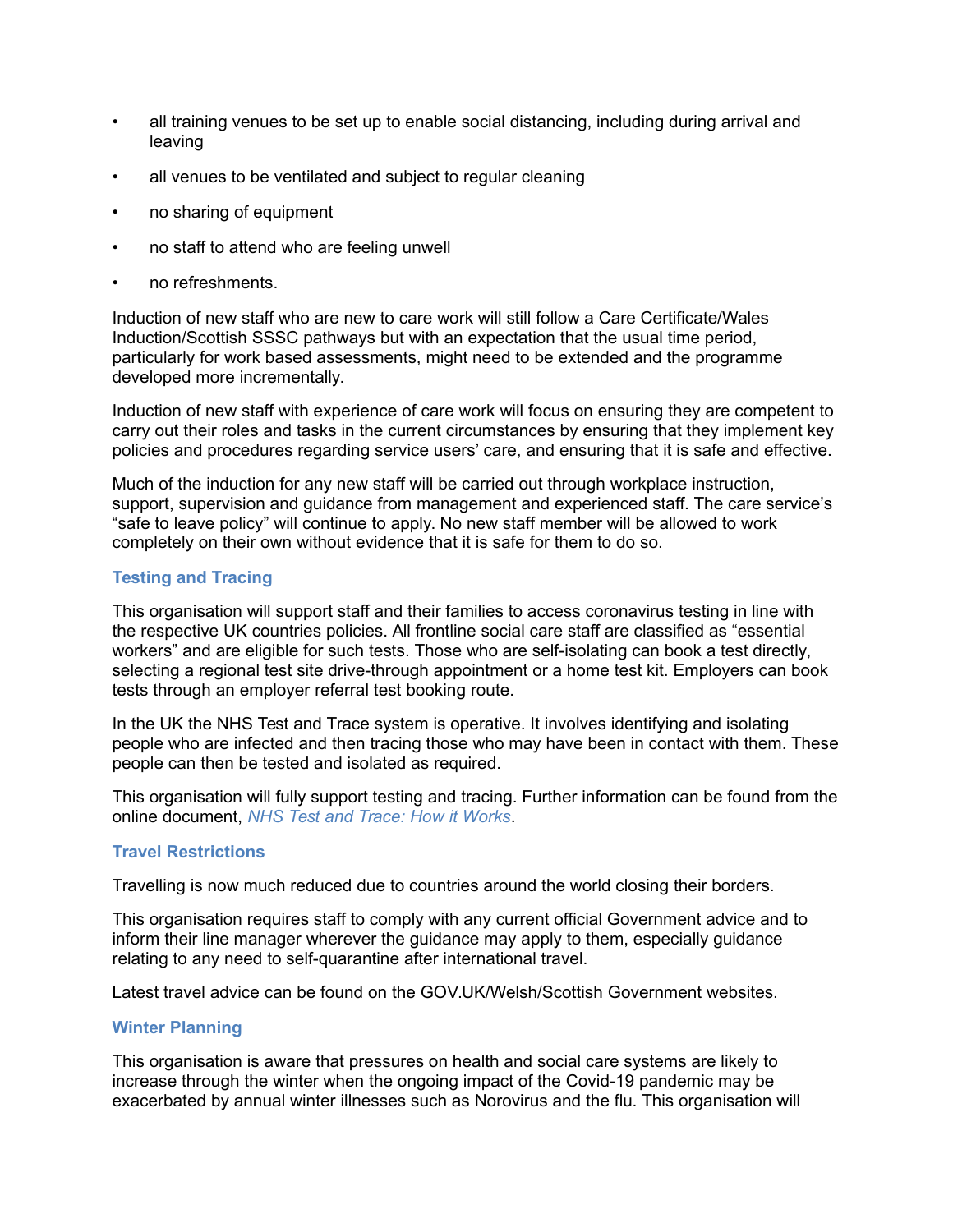make all possible contingency plans to build resilience for the winter and protect its staff and service users from such pressures. In particular, the organisation will:

- support all staff to have their annual flu jab
- continue to ensure that all relevant Government guidance is implemented and followed
- ensure that symptomatic staff can access Covid-19 testing as soon as possible
- review and update its business continuity plans for the autumn and winter with workforce resilience a key component
- co-ordinate with local authority and NHS winter planning
- utilise additional funding available to implement infection prevention and control measures (such as the Infection Control Fund available through local authorities), obtain PPE and mitigate, where possible, winter staffing issues.

The approach of the organisation will be informed by relevant national planning, including *[Adult](https://www.gov.uk/government/publications/adult-social-care-coronavirus-covid-19-winter-plan-2020-to-2021)  [Social Care: our COVID-19 Winter Plan 2020 to 2021](https://www.gov.uk/government/publications/adult-social-care-coronavirus-covid-19-winter-plan-2020-to-2021)*.

## **Business Continuity Procedures and Pandemic Recovery Planning**

In addition to the organisation's general business continuity and recovery planning policies, the organisation recognises the need to have a separate pandemic recovery plan and procedure. This is because a general continuity recovery plan focuses on a short-term recovery programme. In contrast, the effects of the pandemic could last many months.

In this organisation the following contingency measures will be implemented.

- A communications strategy will be developed to ensure that staff, service users and their families are provided with up-to-date and accurate information on the status of the pandemic and on the organisation's response.
- Every effort will be made to provide the information to service users in a format that they can understand. The organisation recognises that the current crisis will be upsetting and worrying for service users and relatives.
- Information will be provided to staff via e-mail and through test where practical and unnecessary face-to-face meetings will be cancelled — where meetings are held social distancing will be observed.
- Training will make use of online e-learning and other electronic forms where possible any face-to-face training will be conducting conforming to social distancing rules.
- The organisation's leave and absence policies will be continuously reviewed as the status of the pandemic changes, for instance, it may become necessary to cancel leave in case of serious staff shortages.
- Staff will be informed of any additional measures to limit the spread of disease in a pandemic situation — this might include:
	- avoiding unnecessary travel
	- cancellation of face-to-face meetings